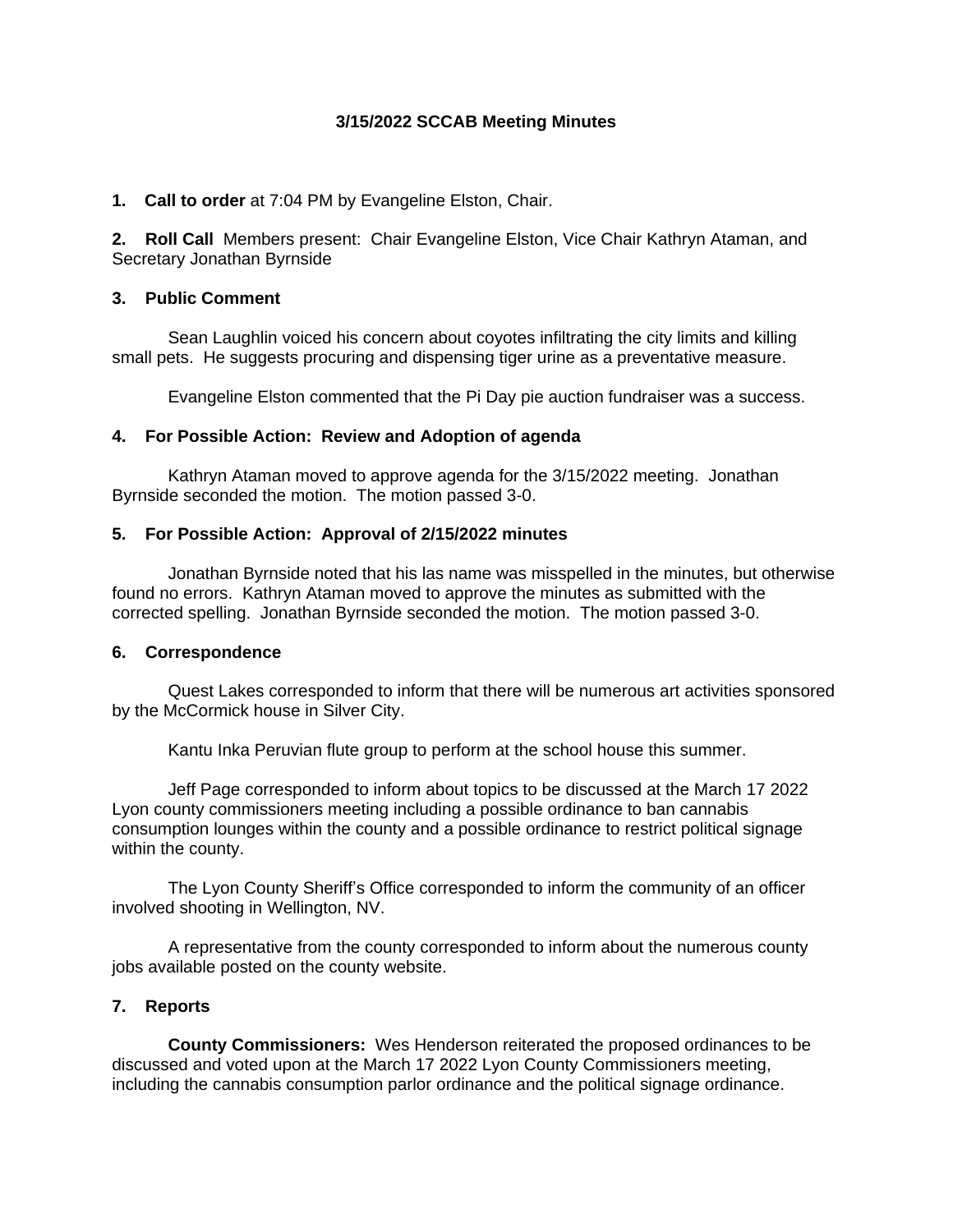**Silver City Arts:** Evangeline Elston reported. The Pi Day event was a success. There will be a coffee house held at the school house the first Wednesday of every month from 7-9 PM. There will be a book sale on Memorial Day. Library Hours every Tuesday from 10 AM - Noon and Thursdays from 4-6 PM.

#### **8. For Discussion and Possible Action: Develop a plan to approach Dayton Chamber of Commerce to request edits to their ORV map.**

Evangeline Elston discussed concerns voiced by the community such as ORV vehicles speeding through town on public roads, especially High Street, and possible drunk driving. Evangeline pointed out that the town was not notified or consulted before the publication of the document from the Dayton Chamber of Commerce.

Helaine Morres from the Dayton Chamber of Commerce and the organizer of the document in question spoke. She discussed the other websites that hosted maps of this area. Helaine proposed to help the town coordinate with OHV Nevada to procure grants and other assistance for signage and education.

#### **9. For Discussion and Possible Action: Develop priorities for use of ARPA/Parks funds to recommend to the county.**

Evangeline Elston voiced that funds may available and asked if commissioner Wes Henderson could clarify if there was still time to be involved in the process and if he had recommendations on how to do so.

Commissioner Wes Henderson indicated there was still time to be involved and recommended letters of transmittal from the Citizens' Advisory Board, and emails to the County Commissioners, county manager, and parks department. Wes also pointed out that there are other pools of money that could be utilized such as infrastructure money and the park construction tax. Wes reported that there will be a budget meeting on April 13 2022 and an ARPA workshop on April 14 2022.

The public voiced desired improvements to the Silver City Park such as the replacement of trees that were cut down, replacement or repair of perimeter fence, a memorial garden/path, establishment of a path from the parking lot on the south side of the school house to the front door on the east side of the building, and the expansion of the landing pad for the slide on the north end of the park.

Cat Wahrenbrock suggested combining the Silver City Cemetery Committee with a Silver City Park Committee.

## **10. For Discussion and Possible Action: Cemetery Committee planning process for cemetery expansion/annex development and funding sources.**

Erich Obermayr voiced the concerns of the Cemetery Committee including the limited number of plots left. Erich pointed out that Doug Homestead is requesting \$8,000 in the upcoming budget to pay for exploration needed to develop an estimate for costs associated with the expansion of the cemetery. Erich asked Commissioner Wes Henderson if ARPA funds may be available for the cemetery and if it would be advisable for the Cemetery Committee to attend the April 14 2022 ARPA funds workshop.